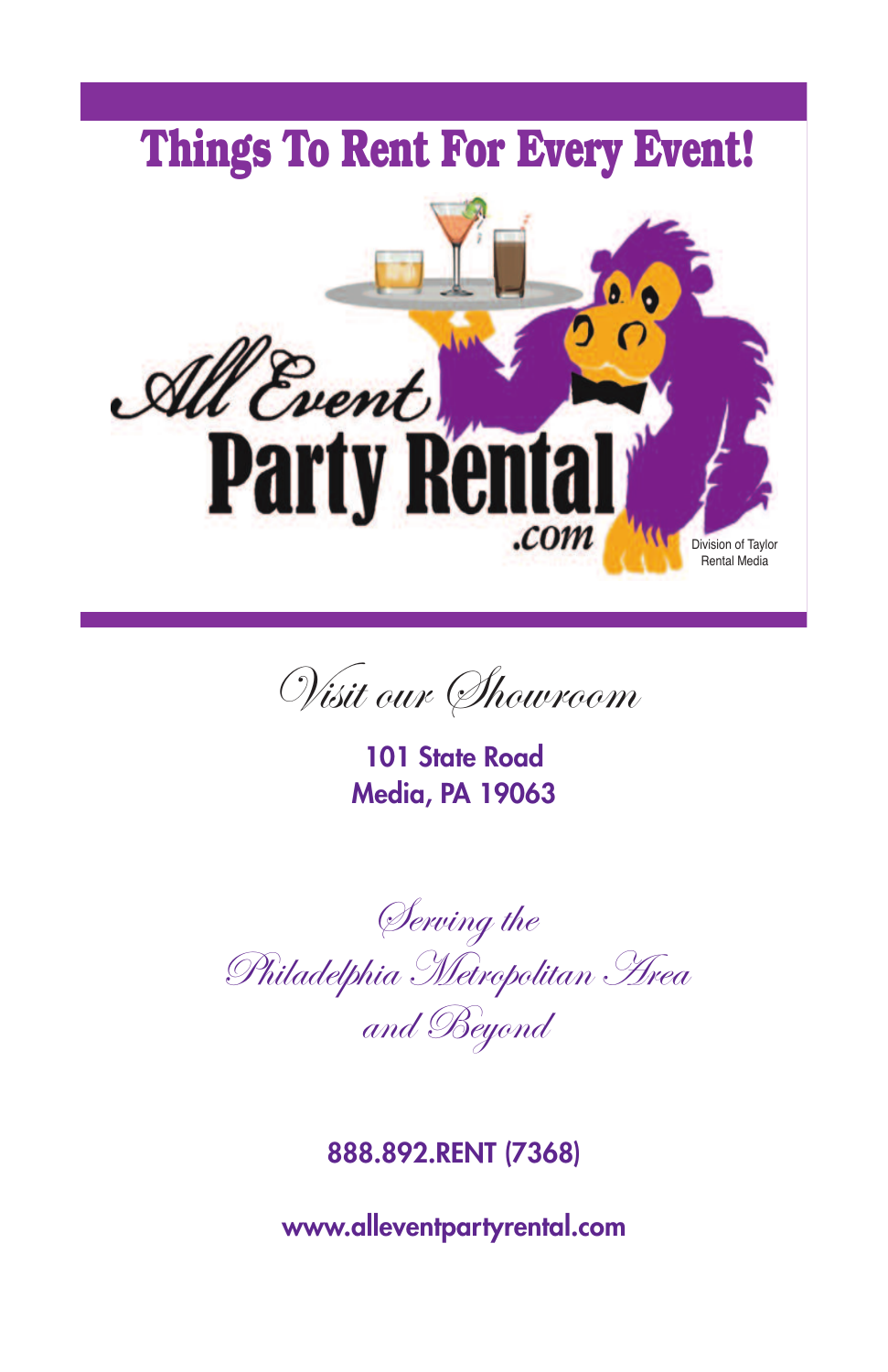**All Event Party Rental** is THE one-stop shop for all of your party rental needs. Whether you are hosting a party, a wedding or a corporate affair, we have a full range of products available for rent for any event. Your event will be completely outfitted with a full selection of party needs including tabletops, seating, tenting, and canopies. Advice on planning every detail of your event is also available from our party and banquet experts. We will be happy to assist you in assuring success for your function with our wide variety of accessories listed in this brochure. If we don't list it - Please ask for it!

# **GENERAL POLICIES**

#### **Rate**

Rental rates quoted are daily or single-use rates unless otherwise noted. We will be glad to quote longer-term rates. Prices are subject to change without notice. All rentals shall be on a cash or credit card basis unless prior approval for credit has been made.

# **Breakage / Loss**

Charges for breakage or loss of equipment are in addition to accrued rental. Additional charges apply to overdue equipment.

# **Delivery / Pick-up**

Rates for delivery and pick-up are on an individual basis determined by the size of the order and the distance necessary to travel. Additional charges will be made for other than first floor delivery. Arrangement for set-up or knock-down must be made in advance with an additional charge. Responsibility for equipment remains with the renter from time of delivery to time of return. Please be sure that equipment is secured when not in use, and protected from the weather. Additional charges will be assessed for missing, broken, or weather damaged items.

# **Sanitizing**

All food service items are washed, sterilized and wrapped upon rental. For sanitary reasons all equipment must be returned clean. Linens must be returned dry. Items returned dirty are subject to a cleaning charge.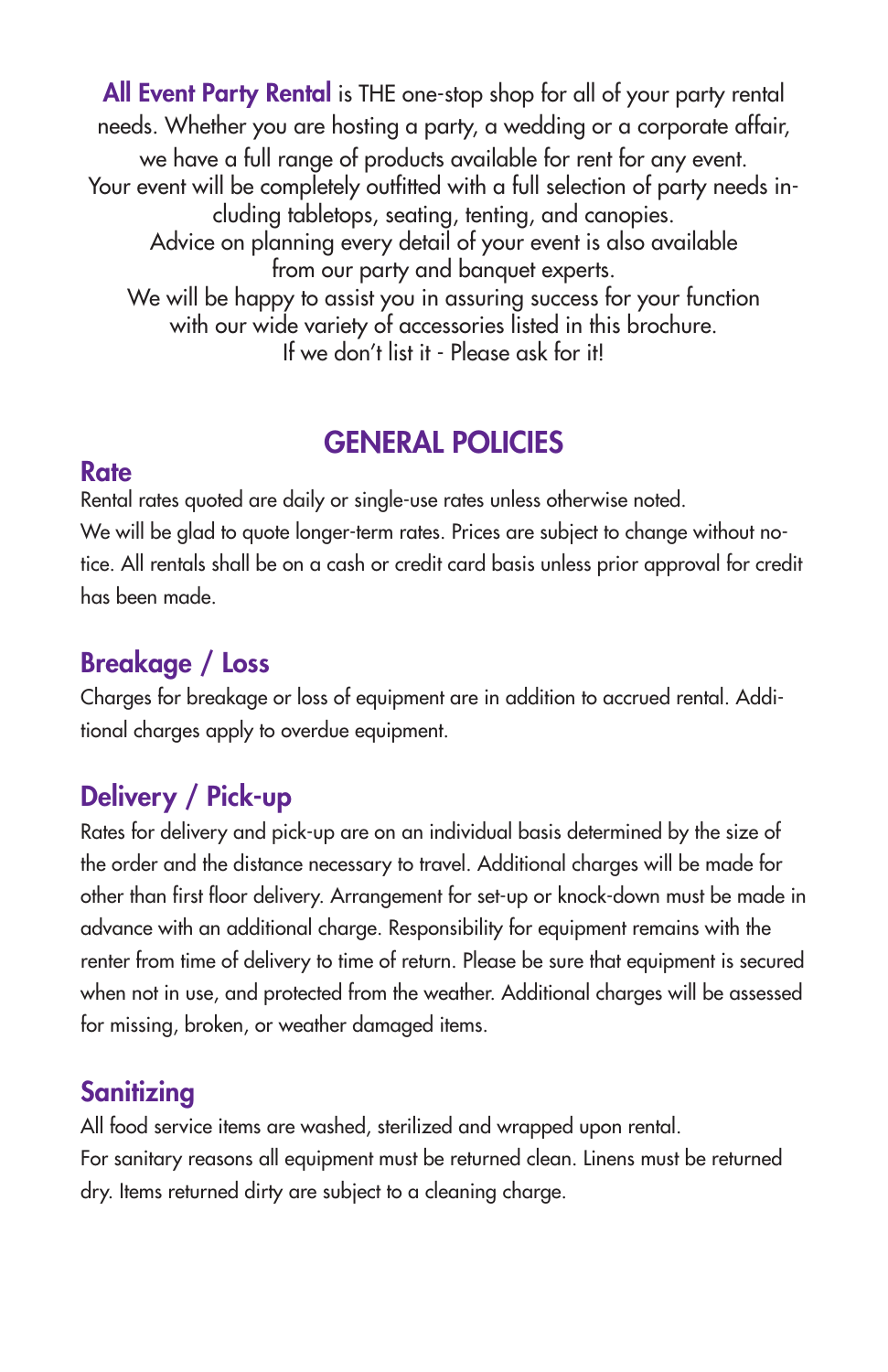### **CHAIRS**

| Samsonite off white (bone) 1.30 |
|---------------------------------|
| White wood padded chair 3.15    |
| Black wood padded chair 3.15    |
| Juvenile Chair 1.35             |
| White Millennia 1.85            |
| Chivari Chairs 8.95             |
| Bar Stools 16.00                |
| White Café Chair 1.85           |

#### **TABLES**

| Hi-Hats 30" Round. 11.95 |  |  |  |  |  |  |  |  |  |  |  |
|--------------------------|--|--|--|--|--|--|--|--|--|--|--|
|--------------------------|--|--|--|--|--|--|--|--|--|--|--|

## **BANQUET TABLES**

| $30"$ x 6" Seats 6-8 7.75 |  |
|---------------------------|--|
| 30" X 8" Seats 8-10 8.00  |  |
| 30" x 6" Juvenile 7.50    |  |
| 30" x 8" Juvenile 8.00    |  |

### **ROUND & SQUARE TABLES**

| 30" Round Seats 4  7.00   |  |
|---------------------------|--|
| 36" Round Seats 4  7.25   |  |
| 48" Round Seats 6-8 7.75  |  |
| 60" Round Seats 8-10 8.00 |  |
| 72" Round 11.50           |  |

#### **UMBRELLA TABLE SETS**

7' Umbrella 60" Table. . . . . . . . . 24.00

### **SPECIALTY TABLES**

| 60" Half Round 10.75         |  |
|------------------------------|--|
| Fill and Chill Table 45.00   |  |
| Bridge Table 34" x 34" 5.00  |  |
| Serpentine 60" Radius. 12.00 |  |
| 6" Conference 9.00           |  |

#### **LINENS**

| 60" X 120" 9.50        |
|------------------------|
| 90" Round 9.50         |
| Serpentine Linen 16.95 |
| Napkins 20" x 20" 65   |
| 120" Round 16.50       |
| Chair Covers 4.00      |

## **TABLE SKIRTS (VELCRO)**

| 13" Assorted colors 18.00 |  |  |
|---------------------------|--|--|
|                           |  |  |
|                           |  |  |

All rentals are on a cash or credit card basis unless prior approval for credit is made in advance.

Chairs and tables will be delivered stacked and must be stacked for our pick-up. Set up and knock down will be charged extra.

Linen comes in a variety of colors; white, peach, yellow, lavender, green, red, light and dark blue, pink, burgundy, black, ivory, and many more…

Be careful of any candle wax.

Tables Must Be Protected From Rain.

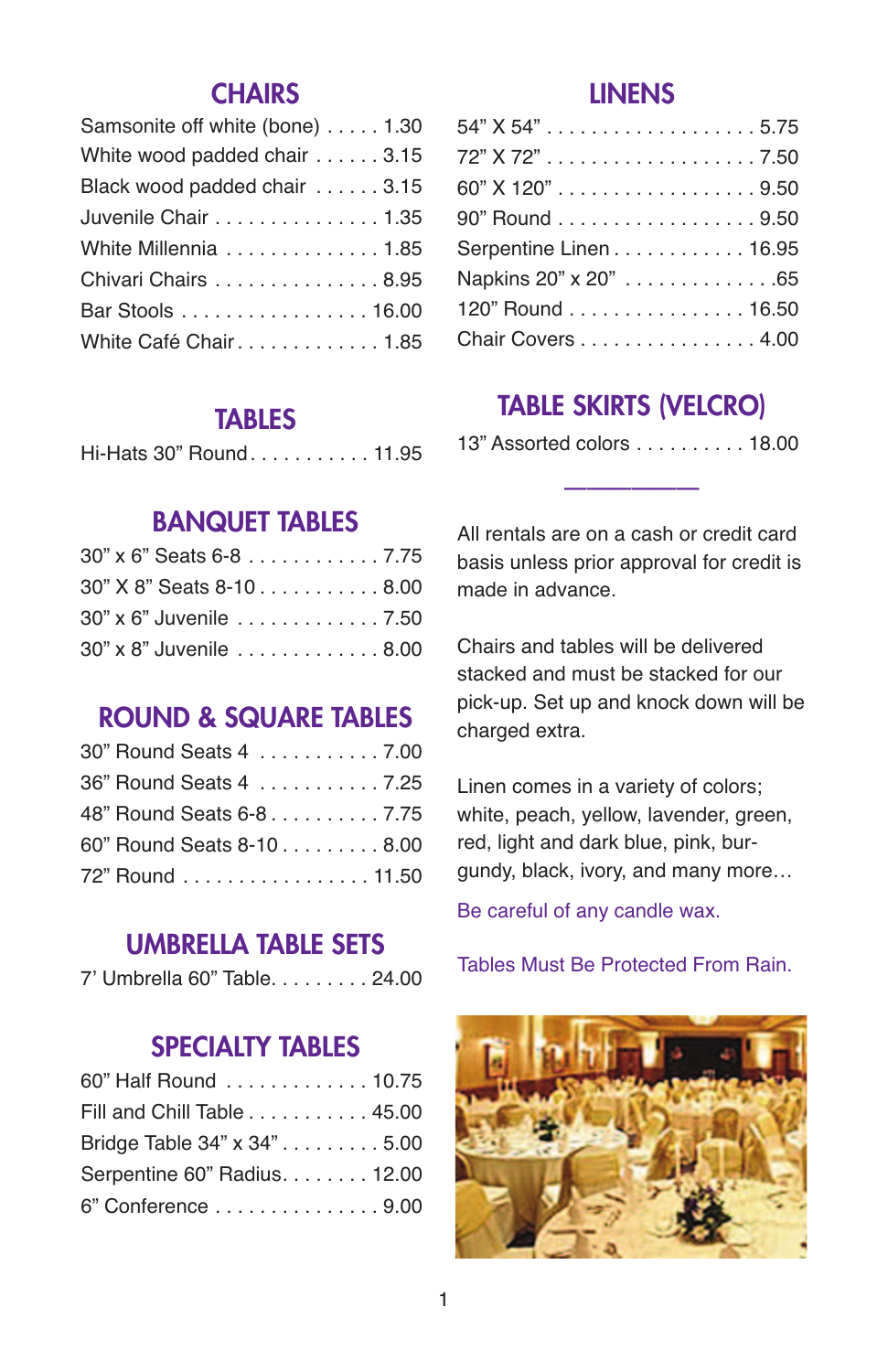# **CHINA**

#### **Cream with Gold Band**

| Dinner Plate 10' 45                                  |
|------------------------------------------------------|
| Luncheon Plate 9" 45                                 |
| Salad/Dessert Plate 45                               |
| Fruit Bowl 6" 45                                     |
| Snack Plate and Cup 45                               |
| Mug, Coffee $\dots\dots\dots\dots\dots\dots.50$      |
| Cups45                                               |
| Bread/Butter Plate 45                                |
| Saucers 45                                           |
| Soup Bowl 45                                         |
| Vegetable Bowl. $\ldots \ldots \ldots \ldots$ . 2.00 |
| Bouillon Cups 45                                     |
| Gravy Boat & Stand 1.25                              |
| Creamer 1.50                                         |
|                                                      |
| Oval Platter 9". 1.25                                |
| Square Plates, White<br>$10" 8" 5"  \t\t(60)$        |

# **BAVARIAN CHINA**

#### **White or Black**

| Dinner Plate 50     |
|---------------------|
| Salad Plate50       |
| Bread and Butter 50 |
| Cups50              |
|                     |
|                     |
| Soup Cup Saucer50   |
|                     |
|                     |

### **GLASS** (Miscellaneous)

| Salt and Pepper (pair) $\dots \dots 1.10$ |  |
|-------------------------------------------|--|
| Wine Carafe 1.50                          |  |
| Sherbet30                                 |  |

## **FLATWARE**

### **Deluxe Stainless**

| Dinner Knife 38         |  |
|-------------------------|--|
|                         |  |
| Salad/Dessert Fork. 38  |  |
| Cocktail Fork. 38       |  |
|                         |  |
|                         |  |
| Bouillon soup Spoon. 38 |  |
| Steak Knife50           |  |

# **SERVING STAINLESS /SILVER**

| Vegetable Spoon 2.00   |  |
|------------------------|--|
| Large Fork 2.00        |  |
| Pastry Server 2.00     |  |
| Spoon Long Handle 2.00 |  |

#### **SILVER PLATE**

| Dinner Knife 43      |
|----------------------|
|                      |
| Salad/Dessert Fork43 |
| Teaspoons 43         |
| Soup Spoons 45       |
| Cocktail Forks. 43   |
| Butter Knife46       |

*China and flatware is cleaned and sanitized and must be returned clean. Otherwise additional charges may be made.*

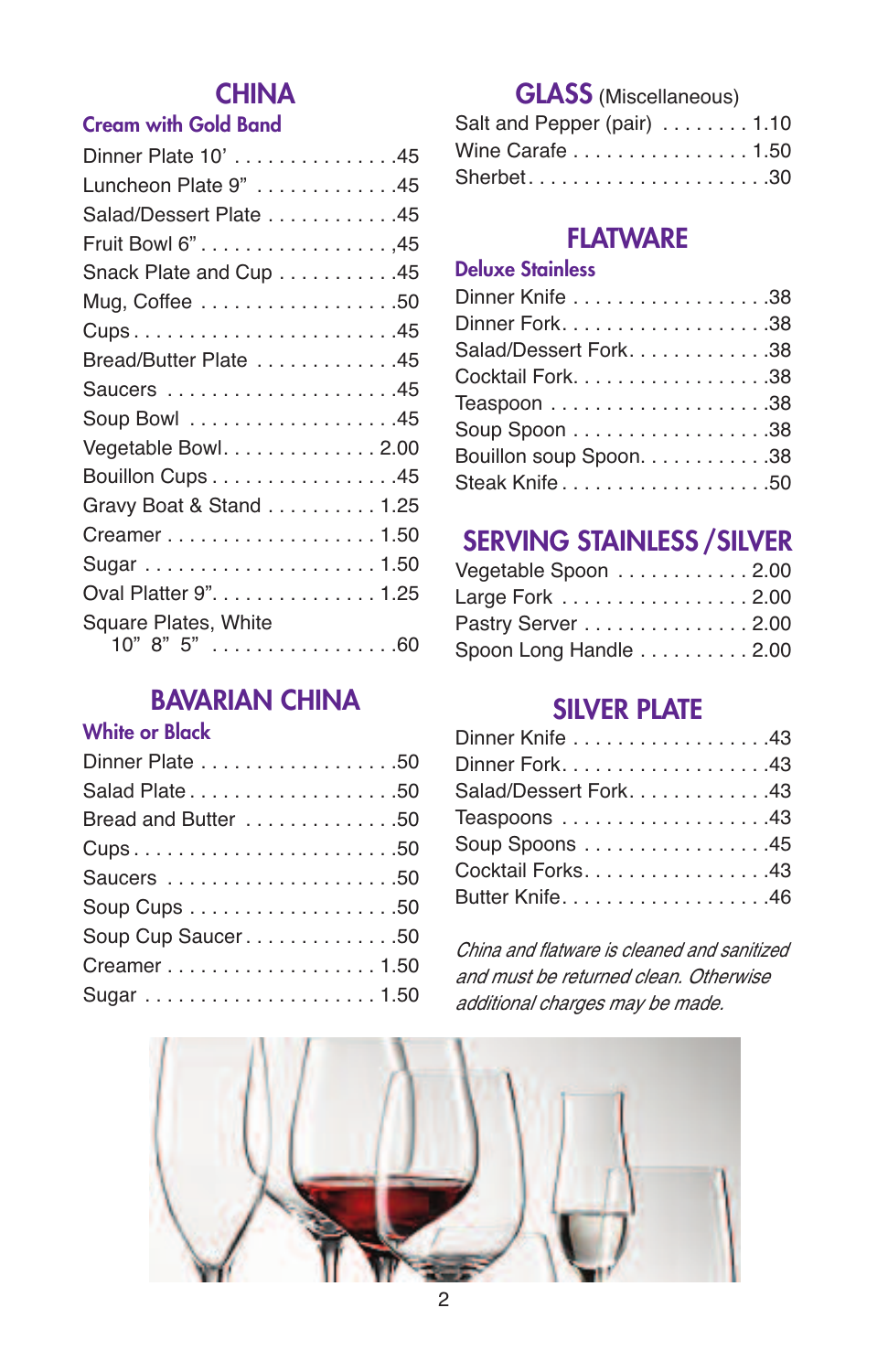### **GLASSWARE**

#### **Non-Stemmed**

| Hi-Ball 10 oz. 45 |  |
|-------------------|--|
| Punch Cups 45     |  |
|                   |  |

#### **STEMWARE**

# **COFFEE MAKERS**

#### **STAINLESS**

### **FOOD PREPARATION**

### **FOUNTAINS AND PUNCH SETS**

| 5 Gallon Fountain 45.00           |  |
|-----------------------------------|--|
| 8 Quart Punch Bowl (Glass) 10.00  |  |
| 8 Quart Stainless Punch Bowl 7.00 |  |
| Stainless Steel Pitchers 2.00     |  |

*Equipment must be returned clean or a \$50.00 cleaning charge will be made*

*Do not use material with pulp in fountains. Must be returned clean.*

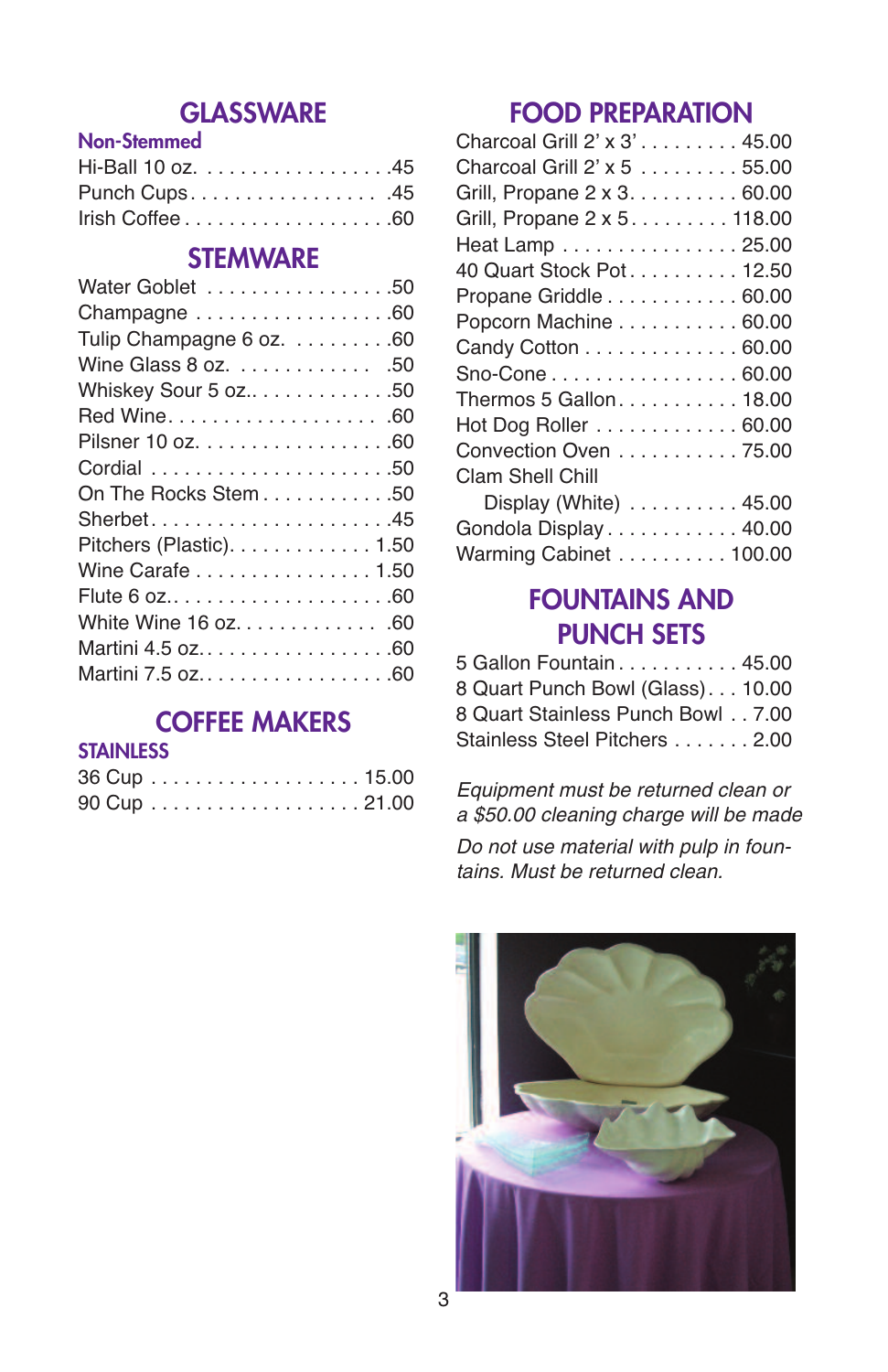# **PARTY TENTS AND CANOPIES**

### **TENTS**

We install tents on lawns as well as patios and driveways. Rain gutters, adjustable legs and other accessories allow unlimited configurations. Side curtains, heaters, fans and lighting are also available.

|                   | $20' \times 40'$ | $30' \times 60'$ | $40' \times 40'$  |
|-------------------|------------------|------------------|-------------------|
| 9' x 10' Marquees | $30' \times 30'$ | $30' \times 70'$ | $40' \times 60'$  |
| $20'$ x $20'$     | $30' \times 40'$ | $30' \times 80'$ | $40' \times 80'$  |
| $20' \times 30'$  | $30' \times 50'$ | $30' \times 90'$ | $40' \times 100'$ |

### **PARTY CANOPIES**

A do-it-yourself type tent can be installed only on lawn areas. Sides are not available for these type tents. Full installation instructions come with tent. White only. Deposit needed with reservation. Sizes Available

| $16' \times 16'$ | 110.00 |
|------------------|--------|
| $20'$ x $20'$    | 140.00 |
| $20' \times 30'$ | 180.00 |
| $20' \times 40'$ | 240.00 |

*Canopy tents must be taken down when they are dry.*

# **EQUIPMENT AVAILABLE FOR TENTS**

Platform Staging Bar Dance Floor Lights Tables & Chairs **Heaters** 



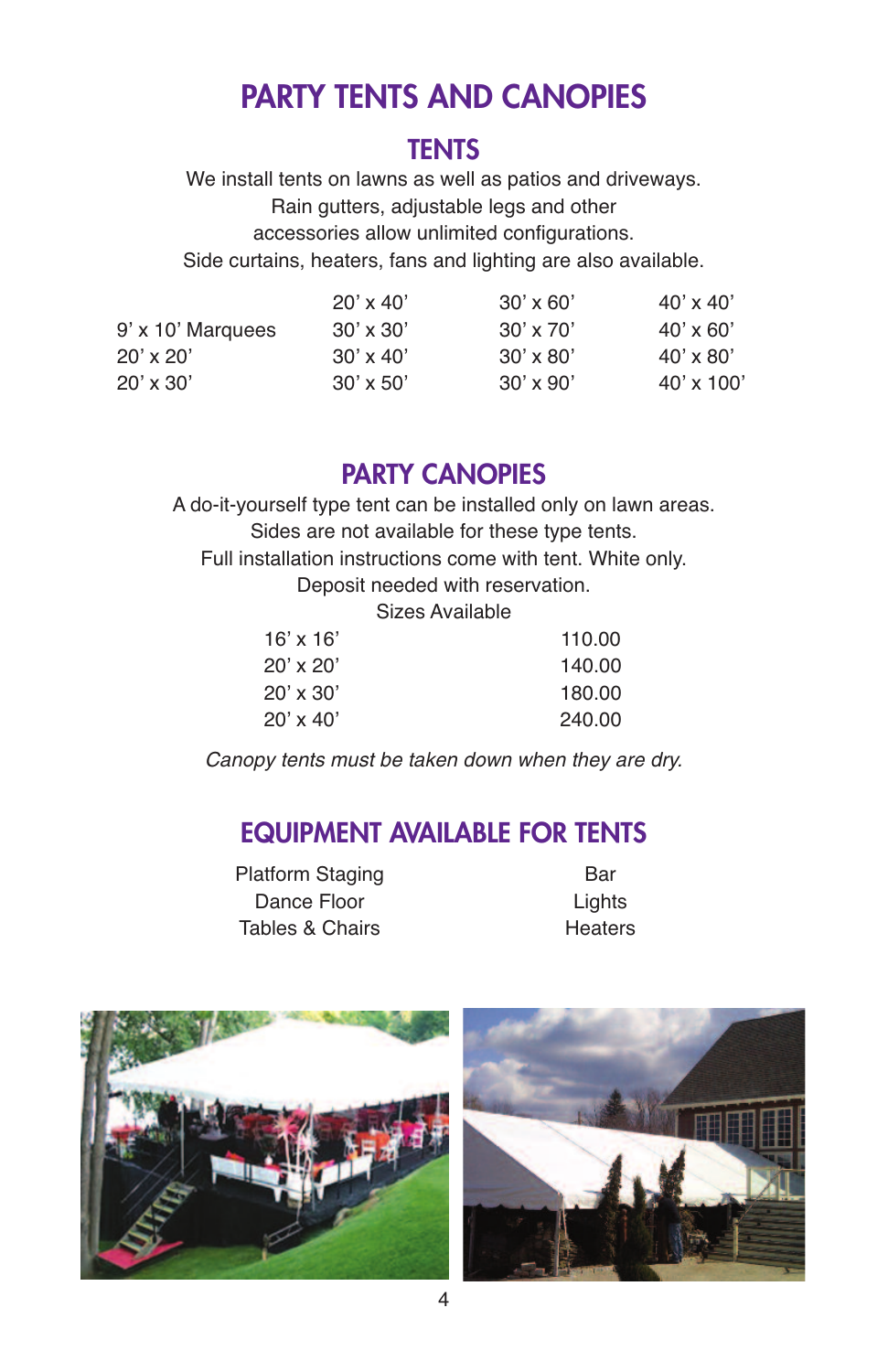# **CHAFING DISHES**

| 8 Quart Oblong Single Pan Stainless 18.00  |  |
|--------------------------------------------|--|
| 8 Quart Oblong Double Pan Stainless  18.00 |  |
|                                            |  |
|                                            |  |
|                                            |  |
|                                            |  |

### **TRAYS**

We carry a large variety of trays, both silver and stainless, in various sizes and shapes. All are on display in our party showroom. Prices from \$4.00 to \$6.00 and \$8.00

| Three Tier Cake Silver (square or round) 30.00 |  |
|------------------------------------------------|--|

# **GUEST AND BABY EQUIPMENT**

|                     | DAY   | <b>WEEK</b> | <b>MONTH</b> |
|---------------------|-------|-------------|--------------|
| Hi-Chairs           | 12.00 | 15.00       | 24.00        |
| <b>Booster Seat</b> | 3.00  | 9.00        | 18.00        |
| Coat Ranks          | 14.00 | 25.00       | 50.00        |
| Hangers (each)      | .10   |             |              |
|                     |       |             |              |

Coat Checks Available (Resale)

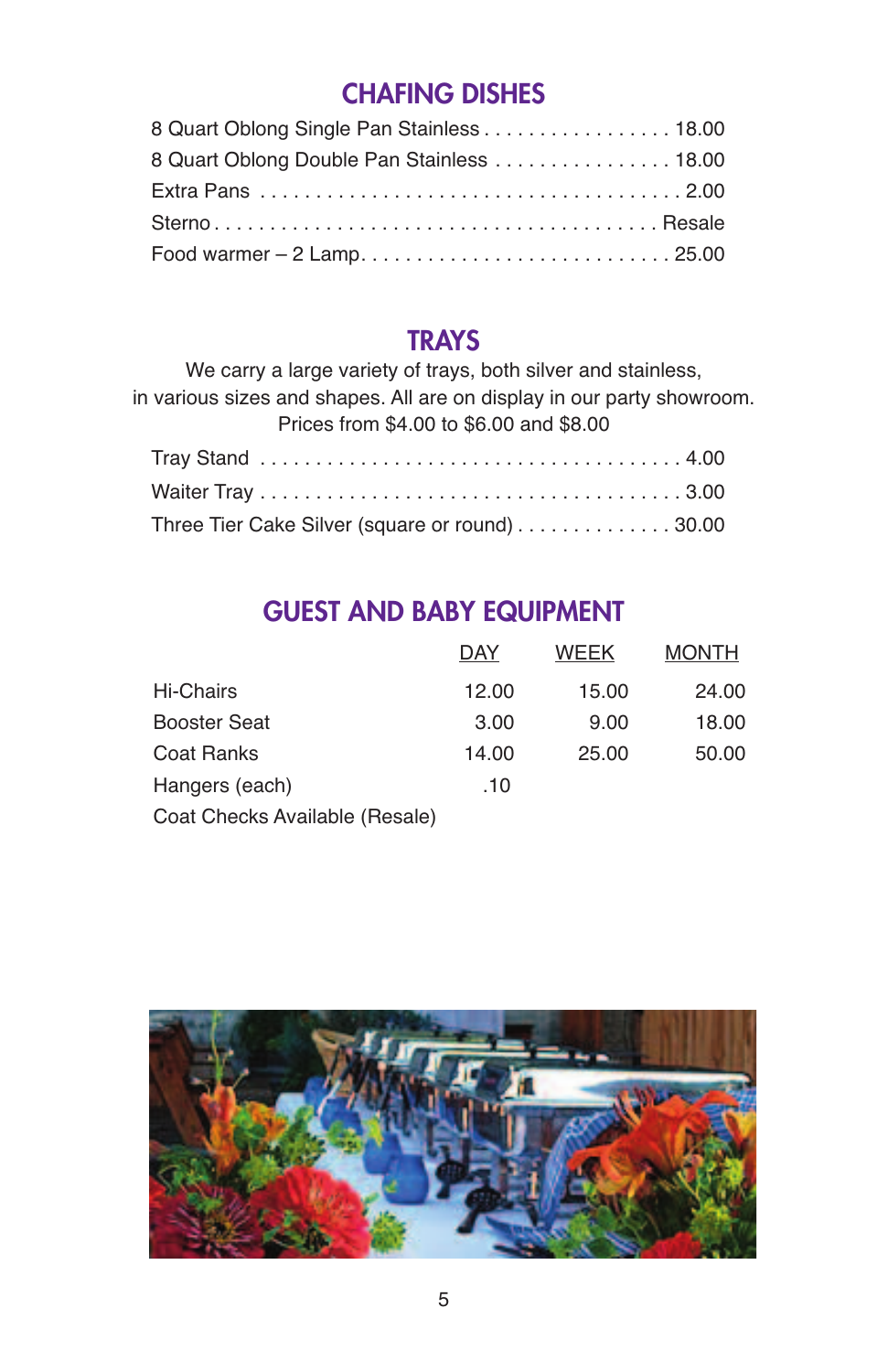# **DANCE FLOOR**

| Parquet Wood 3' x 3' Sections Oak Plastic 15.00   |             |
|---------------------------------------------------|-------------|
| Outside Dance Floor 3' x 3' Black and White 15.00 |             |
|                                                   | Per section |

# **PLATFORM STAGING**

# **BAR**

# **LIGHTING**

|--|--|--|

### **WEDDING ACCESSORIES**

| 4 Light Table Candelabra with Bowl 22.50 |  |
|------------------------------------------|--|
| Stanchions - Black with Red Tape 12.00   |  |
| Cinderella Carriage (white)  45.00       |  |
| Bird Cage Card Holder - Gold 25.00       |  |
| Bird Cage Card Holder - White  15.00     |  |
|                                          |  |

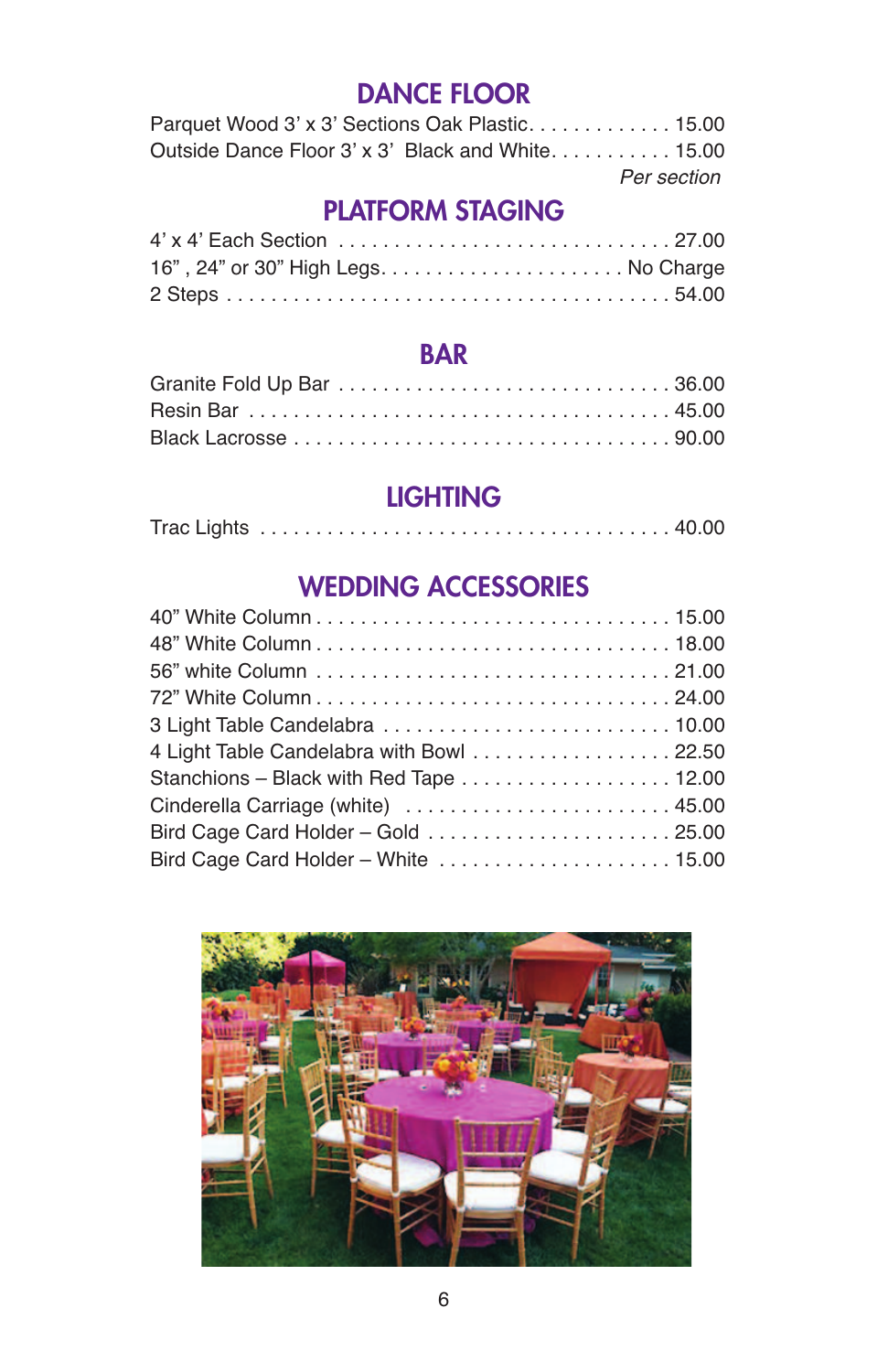## **FUN AND GAME EQUIPMENT**

| Supplies for Candy Cotton & Popcorn Machine  resale |  |
|-----------------------------------------------------|--|
|                                                     |  |
|                                                     |  |

# **GAMES**

|--|--|--|

## **MEETING & CONFERENCE EQUIPMENT**

| Podium Standing amplified 55.00 |  |
|---------------------------------|--|

*We do add equipment that may not be on our Party Price List, so give us a call. We are here to serve you.*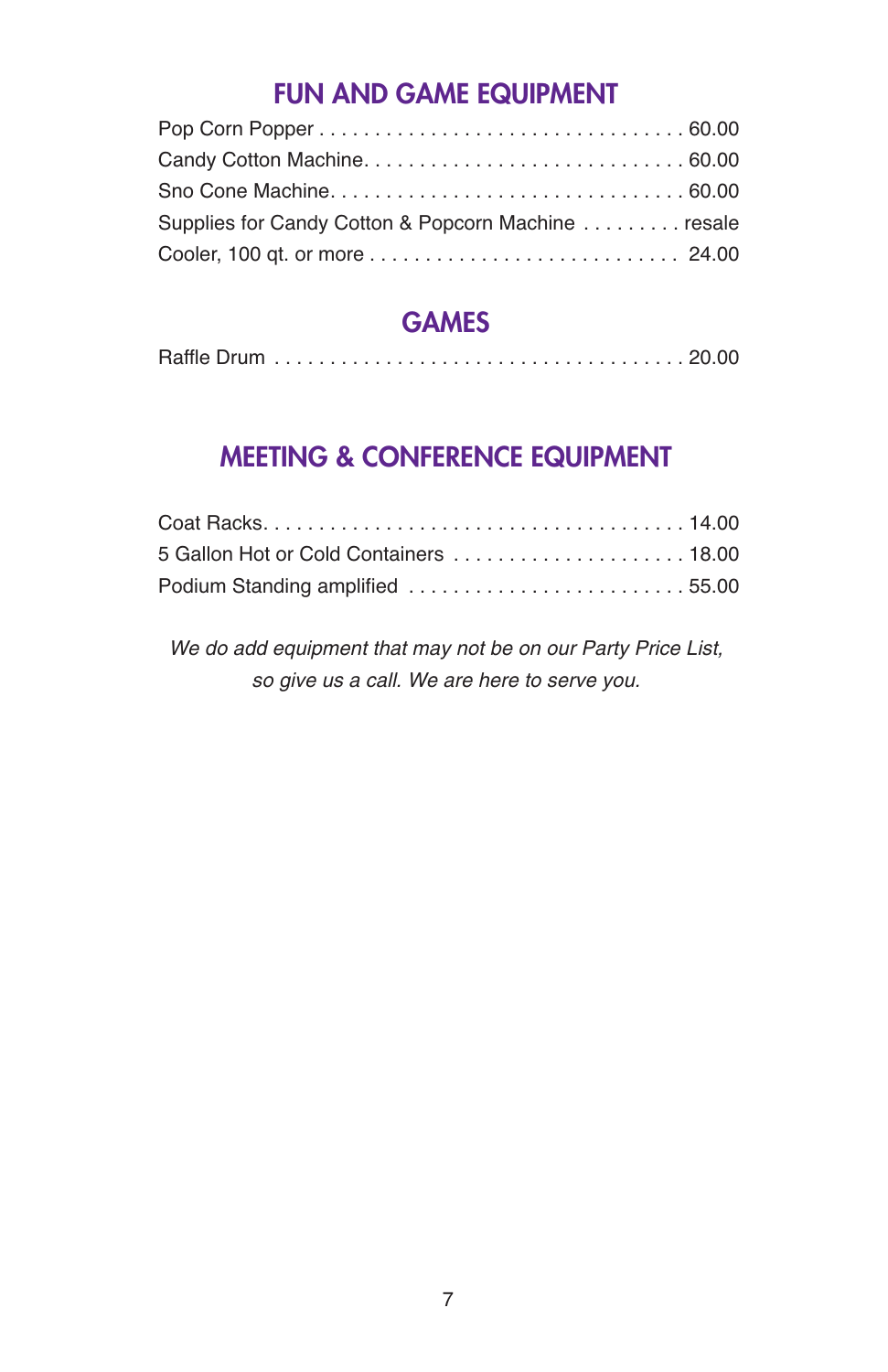**All Event Party Rental** is THE one-stop shop for all of your party rental needs. Whether you are hosting a party, a wedding or a corporate affair, we have a full range of products available for rent for any event. Your event will be completely outfitted with a full selection of party needs including tabletops, seating, tenting, and canopies. Advice on planning every detail of your event is also available from our party and banquet experts. We will be happy to assist you in assuring success for your function with our wide variety of accessories listed in this brochure. If we don't list it - Please ask for it!

# **GENERAL POLICIES**

#### **Rate**

Rental rates quoted are daily or single-use rates unless otherwise noted. We will be glad to quote longer-term rates. Prices are subject to change without notice. All rentals shall be on a cash or credit card basis unless prior approval for credit has been made.

# **Breakage / Loss**

Charges for breakage or loss of equipment are in addition to accrued rental. Additional charges apply to overdue equipment.

# **Delivery / Pick-up**

Rates for delivery and pick-up are on an individual basis determined by the size of the order and the distance necessary to travel. Additional charges will be made for other than first floor delivery. Arrangement for set-up or knock-down must be made in advance with an additional charge. Responsibility for equipment remains with the renter from time of delivery to time of return. Please be sure that equipment is secured when not in use, and protected from the weather. Additional charges will be assessed for missing, broken, or weather damaged items.

# **Sanitizing**

All food service items are washed, sterilized and wrapped upon rental. For sanitary reasons all equipment must be returned clean. Linens must be returned dry. Items returned dirty are subject to a cleaning charge.